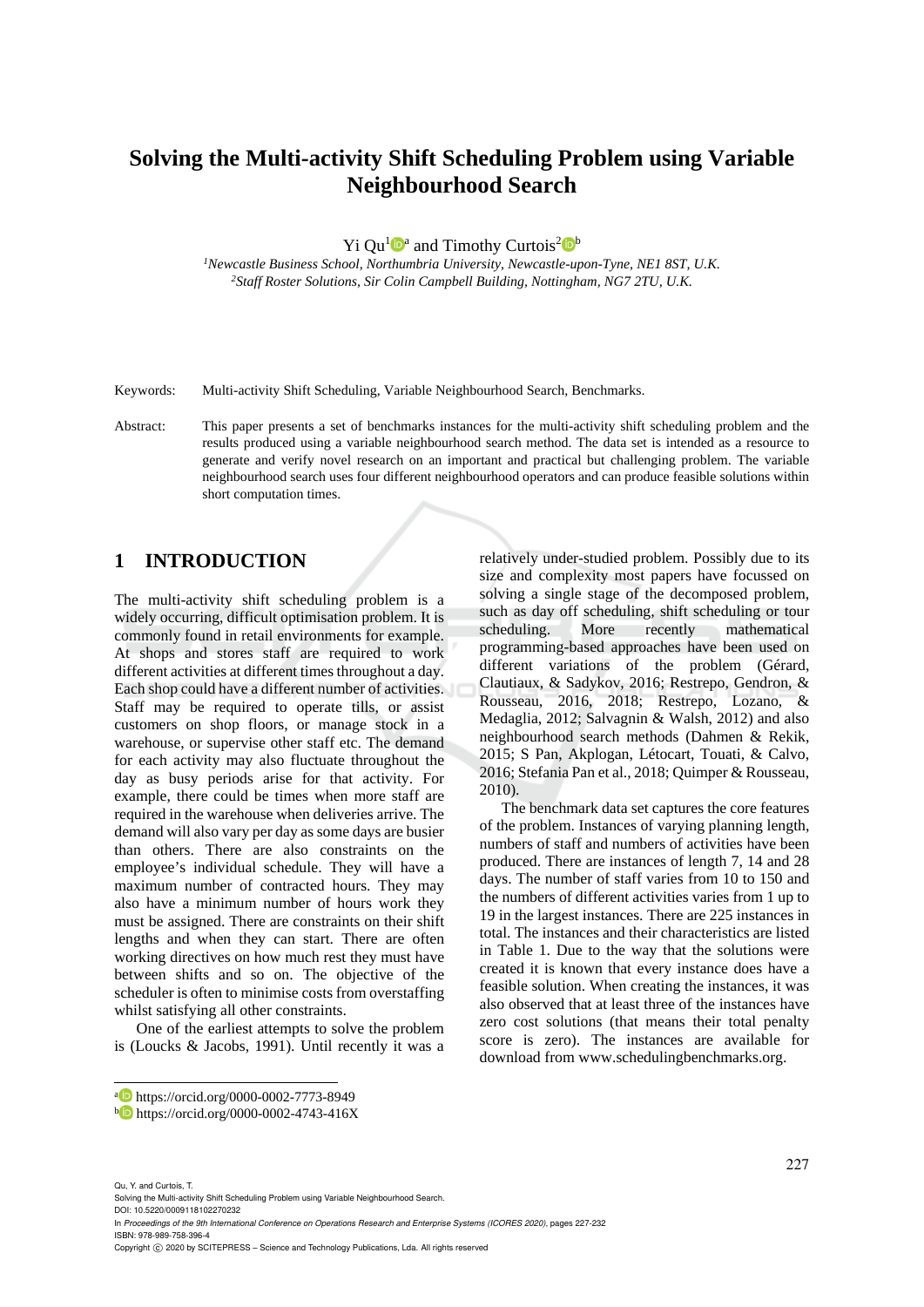### **2 PROBLEM DESCRIPTION**

The problem requires the assignment of shifts to employees and the assignment of activities within the shifts.

The planning horizon is divided into 15 minute intervals and shifts must start and finish at the beginning of a 15 minute interval. For example, 09:00-17:15 would be a valid shift but 09:08-17:15 would not be, nor would 09:00-17:04.

Shifts consist of one or more activities. For example, Figure 1. shows a representation of a shift which starts at 09:00 and finishes at 17:00. Within this shift an employee starts on Activity 1 (green) for 3.5 hours and then transfers to Activity 2 (grey) for the remaining 4.5 hours of the shift.



Figure 1: Example shift with one transfer.

Figure 2 shows another 8 hour shift but in this example there are two activity changes. The employee starts with Activity 1 and then switches to Activity 2 after 3.5 hours and then transfers back to Activity 1 for the final hour of the shift.





**ANI** 

There are no limits on the number of different activities that a shift can contain or how many activity changes can occur. However, every activity duration must be at least one hour before the employee changes to a different activity or the shift ends. Activity changes must also occur at the beginning of a 15 minute interval. For example, an activity change could occur at 12:00 or 12:15 but not at any time between 12:00-12:15.

Staff demand requirements (also called cover) are provided for each activity for every 15-minute time interval in the planning horizon e.g. 00:00-00:15, 00:15-00:30 … 23:30-23:45, 23:45-00:00.

In all the instances the planning horizon starts at 06:00 on the first day and finishes at 06:00 on the last day. Therefore if the planning horizon is 7 days then it runs from 06:00 on day 1 to 06:00 on day 8.

Shifts must be designed and then assigned such that a minimum demand for each activity is satisfied as well as the employees' constraints and the organisation's work regulations. The other constraints are as follows:

#### **2.1 Constraints**

C1: Maximum one shift per day - Employees cannot start more than one shift on a day (where a day is considered as starting at midnight and finishing 24 hours later).

C2: Maximum Five Consecutive Working Days - The maximum number of consecutive working days that can be assigned to an employee is 5. A day is considered as a working day if a shift is started on that day (where the day is considered as starting at midnight and finishing 24 hours later). This constraint always assumes that the last day of the previous planning period was a day off and the first day of the next planning period is a day off.

C3: Minimum Total Minutes - Each employee has a minimum total time in minutes that must be assigned over the whole planning horizon. This is specified in the data file for each employee. The duration of each shift is from the start time to the end time.

C4: Maximum Total Minutes – Each employee has a maximum total time in minutes that can be assigned over the whole planning horizon. This is specified in the data file for each employee. The duration of each shift is from the start time to the end time.

C5: Minimum Rest Time between Shifts - There must be a minimum of 14 hours rest after every shift. This means that after a shift finishes the employee cannot start another shift until at least 14 hours later.

C6: Minimum Activity Duration - A shift can contain any number of different activities, but each activity duration must be at least 1 hour. This means that a shift cannot contain an activity duration that is less than one hour. For example, a shift which starts at 09:00 and has the first 45 minutes assigned to Activity 1 and then switches to Activity 2 at 09:45 is not valid, but if the shift switches to Activity 2 at 10:00 then it would be valid.

C7: Minimum Shift Length - The minimum shift duration is 6 hours.

C8: Maximum Shift Length - The maximum shift duration is 10 hours.

C9: Valid Shift Start Times - Shifts can only start between the following times each day: 06:00-10:00, 14:00-18:00 and 20:00-00:00. A shift cannot start outside one of these intervals. For example, a shift could start at 10:00 but not 10:15.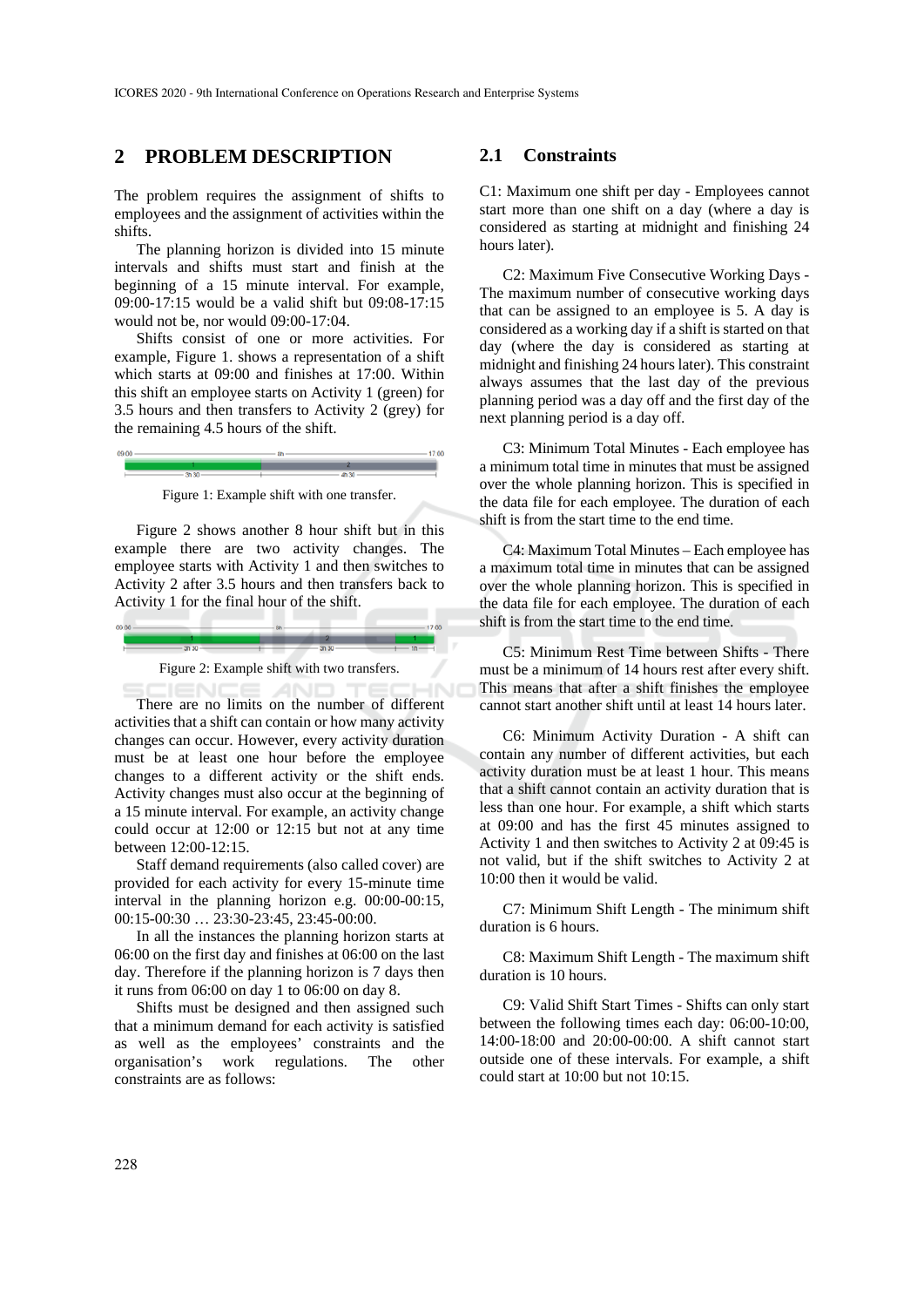C10: Minimum Cover Requirements - The minimum number of required staff for every time interval and every activity must be satisfied. These requirements are specified in the instance data files.

#### **2.2 Objective Function**

The objective is to minimise assigning more staff that is required for each activity for every interval. It is modelled as a quadratic function to ensure that overassignment is spread out over the planning horizon rather than occurring in a small number of intervals, which could happen with a linear function.

A maximum cover requirement is given for every activity and every interval. If more than the maximum required number of staff at the specified time interval for the specified activity is assigned then a penalty cost is added to the objective function value: If the number assigned (x) is more than the maximum required number then the penalty for that activity and time interval is:

 $(x - max) * (x - max) * weight$ 

The weight for all instances is 1.

The solution's total penalty is the sum of all the penalties for every time interval and activity requirement.



Figure 3: Screenshot of verifier.

### **2.3 Solution Verification**

To ensure the accuracy of new computational results a verifier has been made available (screenshot in Figure 3). The solutions can be saved in a defined XML format. These XML files can be read by and opened using the verifier. The verifier will display the objective function as well as displaying any errors or

constraint violations that may have been accidentally introduced. This will help researchers to verify their solutions and identify any errors if their solution does not match the verifier's calculated objective function. The solution visualisation may also be useful in designing and testing new algorithms. The verifier is available at www.schedulingbenchmarks.org.

## **3 VARIABLE NEIGHBOURHOOD SEARCH**

The variable neighbourhood search (VNS) uses four different neighbourhood operators. Each operator is applied to the solution in an iterative process until the solution is a local optimum with respect to all four operators. Once the local optimum is reached, all shifts are un-assigned and the process is repeated. When the time limit is reached the solution with the best local optimum is returned.

To make the search space more connected and to assist the neighbourhood search to reach better local optima, all constraints except C1, C5 and C9 are relaxed and made soft constraints but with very high weights. The search neighbourhood operators are as follows:

N1: For each shift, try replacing it with a new shift. When creating the new shift, every possible start time and shift length is tried and each combination of three different activities within the shift is tried.

N2: For each shift, test making it up to 30 minutes longer or shorter and up to 30 minutes earlier or later and simultaneously making another shift for the same employee on a different day up to 30 minutes longer or shorter and up to 30 minutes earlier or later. Similarly to neighbourhood 1, it will also test each combination of three different activities within the shift

N3: For each day, for each pair of employees, try swapping the shifts assigned between the two employees on that day. This is repeated for that day but also simultaneously swapping over the next x consecutive days where x is 1..4.

N4: For each shift, try moving it up to one hour earlier or later and up to 15 minutes shorter or longer and simultaneously moving another shift for another employee on the same day up to one hour earlier or later and up to 15 minutes shorter or longer. When moving the first shift, it will also test different combinations of activities within the shift. For the second shift it will keep the activities within them the same and the absolute times of the activity changes.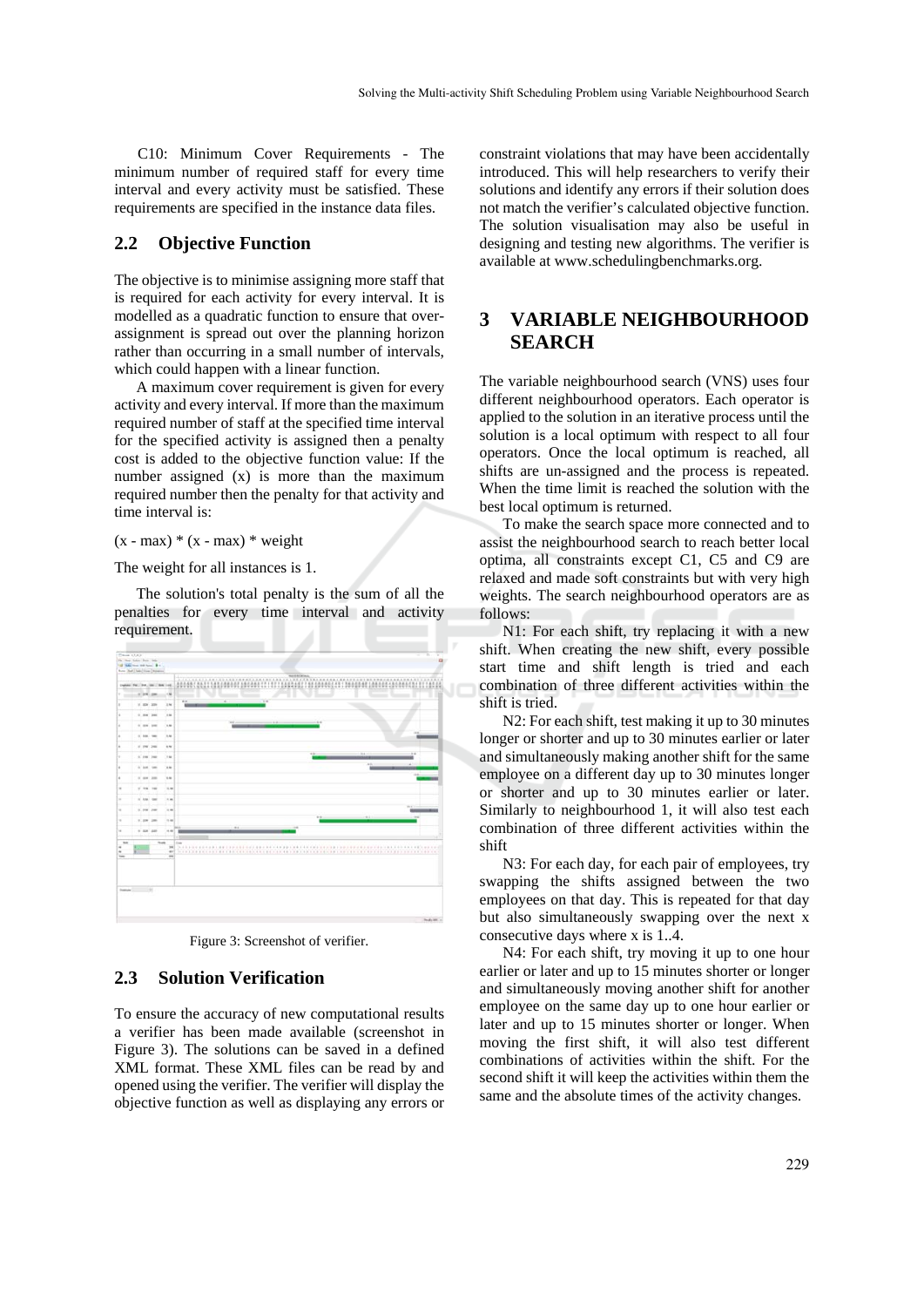### **4 RESULTS**

The algorithm was run for 10 minutes on each instance. The best solution found after 5 minutes and 10 minutes on each instance is listed in Table 1. If no feasible solution was found in the time allowed, then the row contains '-'. The experiments were conducted on an Intel Core i5-4690K CPU 3.50GHz.

The VNS method can find feasible solutions for most of the smaller instances within 5 minutes. An extra five minutes further improves the solutions on some instances and results in solutions for some other instances that could not be solved within 5 minutes. The larger instances with more staff, more activities or longer planning horizons appear to be more difficult to solve and often a feasible solution could not be found within the time provided.

### **5 CONCLUSIONS**

New benchmark instances have been introduced for the multi-activity shift scheduling problem. They are publicly available for download from www.schedulingbenchmarks.org. A verifier with a graphical user interface is also available to validate new results and assist with development. A Variable Neighbourhood Search that uses four different neighbourhoods has also been presented. It can find feasible solutions to the smaller and medium sized instances in relatively short computation times. Future research should focus on methods for solving the larger instances. Data sets which also consider break scheduling and task scheduling within the shifts may also be introduced in the future.

#### **REFERENCES**

- Dahmen, S., & Rekik, M. (2015). Solving multi-activity multi-day shift scheduling problems with a hybrid heuristic. *Journal of Scheduling*, *18*(2), 207–223.
- Gérard, M., Clautiaux, F., & Sadykov, R. (2016). Column generation based approaches for a tour scheduling problem with a multi-skill heterogeneous workforce. *European Journal of Operational Research*, *252*(3), 1019–1030.
- Loucks, J. S., & Jacobs, F. R. (1991). Tour scheduling and task assignment of a heterogeneous work force: A heuristic approach. *Decision Sciences*, *22*(4), 719–738.
- Pan, S, Akplogan, M., Létocart, L., Touati, N., & Calvo, R. W. (2016). Solving a Multi-Activity Shift Scheduling Problem with a Tabu Search Heuristic. *PATAT 2016: Proceedings of the 11th International Conference of the*

*Practice and Theory of Automated Timetabling*, 317– 326.

- Pan, Stefania, Akplogan, M., Touati, N., Létocart, L., Calvo, R. W., & Rousseau, L.-M. (2018). A hybrid heuristic for the multi-activity tour scheduling problem. *Electronic Notes in Discrete Mathematics*, *69*, 333– 340.
- Quimper, C.-G., & Rousseau, L.-M. (2010). A large neighbourhood search approach to the multi-activity shift scheduling problem. *Journal of Heuristics*, *16*(3), 373–392.
- Restrepo, M. I., Gendron, B., & Rousseau, L.-M. (2016). Branch-and-price for personalized multiactivity tour scheduling. *INFORMS Journal on Computing*, *28*(2), 334–350.
- Restrepo, M. I., Gendron, B., & Rousseau, L.-M. (2018). Combining Benders decomposition and column generation for multi-activity tour scheduling. *Computers & Operations Research*, *93*, 151–165.
- Restrepo, M. I., Lozano, L., & Medaglia, A. L. (2012). Constrained network-based column generation for the multi-activity shift scheduling problem. *International Journal of Production Economics*, *140*(1), 466–472.
- Salvagnin, D., & Walsh, T. (2012). A hybrid MIP/CP approach for multi-activity shift scheduling. *International Conference on Principles and Practice of Constraint Programming*, 633–646. Springer.

### **APPENDIX**

#### Table 1: Results.

| Instance       | Days           | Staff | Tasks          | 5 mins | 10 mins |
|----------------|----------------|-------|----------------|--------|---------|
| $\mathbf{1}$   | 7              | 10    | $\mathbf{1}$   | 387    | 387     |
| $\overline{c}$ | $\overline{7}$ | 10    | $\mathbf{1}$   | 192    | 176     |
| 3              | $\overline{7}$ | 10    | $\mathbf{1}$   | 317    | 317     |
| $\overline{4}$ | $\overline{7}$ | 10    | $\mathbf{1}$   | 330    | 328     |
| 5              | 7              | 10    | $\mathbf{2}$   | 115    | 115     |
| 6              | 7              | 20    | $\mathbf{1}$   | 900    | 900     |
| 7              | 7              | 20    | $\mathbf{1}$   | 879    | 818     |
| 8              | 7              | 20    | $\mathbf{2}$   | 884    | 884     |
| 9              | 7              | 20    | $\mathbf{2}$   | 513    | 500     |
| 10             | 7              | 20    | 3              | 274    | 268     |
| 11             | 7              | 30    | $\mathbf{1}$   | 909    | 844     |
| 12             | 7              | 30    | $\overline{c}$ | 1541   | 1541    |
| 13             | 7              | 30    | $\overline{c}$ | 1440   | 1440    |
| 14             | $\overline{7}$ | 30    | 3              | 1476   | 1469    |
| 15             | 7              | 30    | $\overline{4}$ | 553    | 553     |
| 16             | $\overline{7}$ | 40    | $\overline{c}$ | 1946   | 1883    |
| 17             | 7              | 40    | $\overline{c}$ | 1831   | 1831    |
| 18             | 7              | 40    | 3              | 1737   | 1737    |
| 19             | 7              | 40    | $\overline{4}$ | 1437   | 1437    |
| 20             | 7              | 40    | 5              | 990    | 955     |
| 21             | 7              | 50    | $\overline{c}$ | 1740   | 1740    |
| 22             | 7              | 50    | 3              | 2646   | 2646    |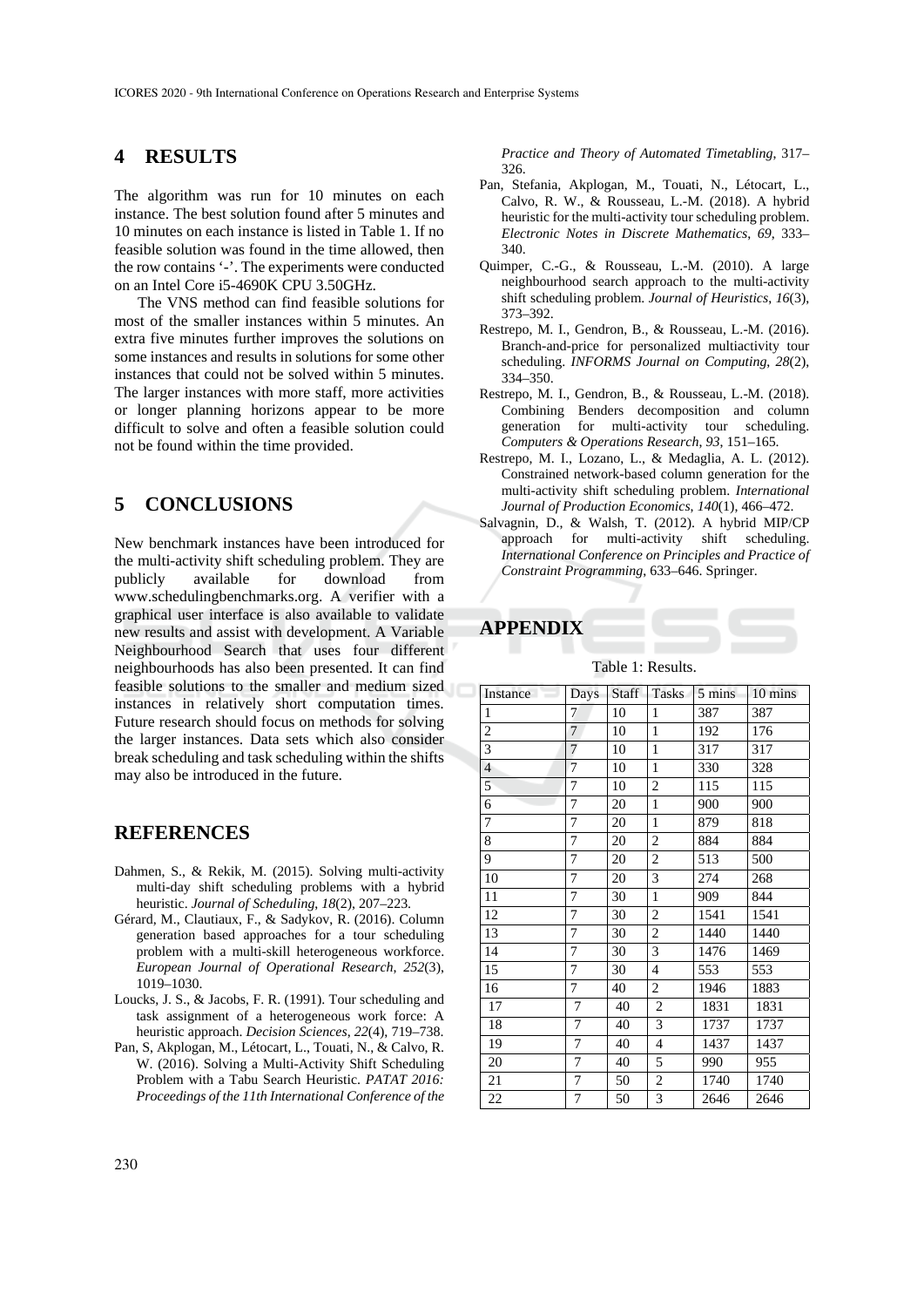### Table 1: Results (continue).

| 23       | 7              | 50         | 4              | 2446                     | 2446                         |   |
|----------|----------------|------------|----------------|--------------------------|------------------------------|---|
| 24       | 7              | 50         | 5              | 1795                     | 1795                         |   |
| 25       | 7              | 50         | $\overline{7}$ | $\blacksquare$           | 1344                         |   |
| 26       | 7              | 60         | $\overline{c}$ | 1734                     | 1734                         |   |
| 27       | 7              | 60         | 3              | 2904                     | 2904                         |   |
| 28       | 7              | 60         | $\overline{4}$ | $32\overline{76}$        | 3248                         |   |
| 29       | 7              | 60         | 6              | 2463                     | 2463                         |   |
| 30       | 7              | 60         | 8              | $\overline{\phantom{0}}$ |                              |   |
| 31       | 7              | 70         | 3              | 2574                     | 2574                         |   |
| 32       | 7              | 70         | $\overline{4}$ | 3288                     | 3288                         |   |
| 33       | 7              | 70         | 5              | 3170                     | 3170                         |   |
| 34       | 7              | 70         | $\overline{7}$ | -                        | -                            |   |
| 35       | 7              | 70         | 9              |                          |                              |   |
| 36       | 7              | 80         | 3              | 2858                     | 2709                         |   |
| 37       | 7              | 80         | $\overline{4}$ | 3335                     | 3335                         |   |
| 38       | $\overline{7}$ | 80         | 6              | 3894                     | 3894                         |   |
| 39       | $\overline{7}$ | 80         | 8              | ÷                        | $\overline{\phantom{a}}$     |   |
| 40       | 7              | 80         | 10             |                          |                              |   |
| 41       | 7              | 90         | 3              | 2575                     | 2575                         |   |
| 42       | 7              | 90         | 5              | 4317                     | 4317                         |   |
| 43       | 7              | 90         | 6              | 4971                     | 4877                         |   |
| 44       | 7              | 90         | 9              | $\Box$                   | $\overline{\phantom{a}}$     |   |
| 45       | 7              | 90         | 12             | $\overline{a}$           | $\qquad \qquad \blacksquare$ |   |
| 46       | 7              | 100        | 4              | 3471                     | 3471                         |   |
| 47       | $\overline{7}$ | 100        | 5              | 5139                     | 4837                         |   |
| 48       | $\overline{7}$ |            |                |                          |                              |   |
|          |                |            |                |                          |                              |   |
|          |                | 100        | $\overline{7}$ | 5492                     | 5302                         |   |
| 49       | 7              | 100        | 10             | $\mathbb{L}$             | ÷                            |   |
| 50       | 7              | 100        | 13             | $\overline{\phantom{0}}$ | $\overline{a}$<br>11         | J |
| 51       | $7^{\circ}$    | 110        | $\overline{4}$ | 3338                     | 3338                         |   |
| 52       | 7              | 110        | 6              | 5084                     | 5084                         |   |
| 53       | 7              | 110        | 8              | 6291                     | 6237                         |   |
| 54       | 7              | 110        | 11             | $\overline{\phantom{a}}$ | $\overline{\phantom{a}}$     |   |
| 55       | 7              | 110        | 14             | -                        | -                            |   |
| 56       | 7              | 120        | 4              | 3486                     | 3486                         |   |
| 57       | 7              | 120        | 6              | 5991                     | 5991                         |   |
| 58       | 7              | 120        | 8              | -                        | 6749                         |   |
| 59       | 7              | 120        | 12             | -                        | $\overline{\phantom{0}}$     |   |
| 60       | 7              | 120        | 15             | $\overline{a}$           | $\overline{a}$               |   |
| 61       | 7              | 130        | 5              | 4932                     | 4932                         |   |
| 62       | 7              | 130        | 7              | $\overline{a}$           | 6720                         |   |
| 63       | $\overline{7}$ | 130        | 9              | $\overline{\phantom{0}}$ | 7086                         |   |
| 64       | $\overline{7}$ | 130        | 13             | $\overline{\phantom{0}}$ | $\overline{\phantom{0}}$     |   |
| 65       | 7              | 130        | 17             | $\overline{a}$           | $\overline{\phantom{0}}$     |   |
| 66       | 7              | 140        | 5              | 4057                     | 4057                         |   |
| 67       | 7              | 140        | 7              | 6009                     | 6009                         |   |
| 68       | 7              | 140        | 10             | -                        | $\overline{\phantom{0}}$     |   |
| 69       | 7              | 140        | 14             | $\overline{a}$           | $\overline{a}$               |   |
| 70       | 7              | 140        | 18             | $\overline{\phantom{0}}$ | $\overline{\phantom{0}}$     |   |
| 71       | 7              | 150        | 5              | 4063                     | 4063                         |   |
| 72<br>73 | 7<br>7         | 150<br>150 | 8<br>10        | -                        | 7590                         |   |

| 74               | $\sqrt{ }$      | 150        | 15                      | $\overline{\phantom{0}}$      | -                             |
|------------------|-----------------|------------|-------------------------|-------------------------------|-------------------------------|
| 75               | 7               | 150        | 19                      | $\overline{a}$                |                               |
| 76               | 14              | 10         | 1                       | 604                           | 598                           |
| 77               | 14              | 10         | $\mathbf{1}$            | 814                           | 814                           |
| 78               | 14              | 10         | $\mathbf{1}$            | 634                           | 634                           |
| 79               | 14              | 10         | $\mathbf{1}$            | 607                           | 607                           |
| 80               | 14              | 10         | $\overline{c}$          | 292                           | 292                           |
| 81               | 14              | 20         | $\mathbf{1}$            | 1659                          | 1659                          |
| 82               | 14              | 20         | $\mathbf{1}$            | 1643                          | 1643                          |
| 83               | 14              | 20         | $\overline{c}$          | 1387                          | 1387                          |
| 84               | 14              | 20         | $\overline{c}$          | 1279                          | 1168                          |
| 85               | 14              | 20         | 3                       | 520                           | 520                           |
| 86               | 14              | 30         | $\mathbf{1}$            | 1738                          | 1738                          |
| 87               | 14              | 30         | $\overline{\mathbf{c}}$ | 2672                          | 2672                          |
| 88               | 14              | 30         | $\overline{c}$          | 2780                          | 2780                          |
| 89               | 14              | 30         | 3                       | 2551                          | 2551                          |
| 90               | 14              | 30         | 4                       |                               |                               |
| 91               | 14              | 40         | $\overline{c}$          | 3514                          | 3514                          |
| 92               | 14              | 40         | $\overline{c}$          | 3767                          | 3767                          |
| 93               | 14              | 40         | 3                       | 3942                          | 3820                          |
| 94               | 14              | 40         | $\overline{4}$          | -                             | 3980                          |
| 95               | 14              | 40         | 5                       | $\overline{a}$                |                               |
| 96               | 14              | 50         | $\overline{2}$          | 3666                          | 3666                          |
| 97               | 14              | 50         | 3                       | 4921                          | 4921                          |
| 98               | 14              | 50         | $\overline{4}$          | 4802                          | 4802                          |
| 99               | 14              | 50         | 5                       | $\overline{\phantom{0}}$      | $\overline{\phantom{0}}$      |
| 100              | 14              | 50         | $\overline{7}$          | $\overline{\phantom{0}}$      | $\overline{\phantom{m}}$      |
| 101              | 14              | 60         | $\overline{2}$          | 3419                          | 3419                          |
| 102              | 14              | 60         | 3                       | 5473                          | 5473                          |
| 103              | 14              | 60         | 4                       | 5942                          | 5942                          |
| 104              | 14              | 60         | 6                       | $\overline{\phantom{0}}$      | 5620                          |
| 105              | 14              | 60         |                         |                               |                               |
|                  |                 |            |                         |                               |                               |
|                  |                 |            | 8                       | $\overline{a}$                | -                             |
| 106              | 14              | 70         | $\overline{3}$          | 5137                          | 5137                          |
| 107              | 14              | 70         | $\overline{4}$          | 7208                          | 6892                          |
| 108              | 14              | 70         | 5                       | -                             | -                             |
| 109              | 14              | 70         | $\overline{7}$          | $\overline{a}$                | -                             |
| 110              | 14              | 70         | 9                       | -                             |                               |
| $\overline{111}$ | $\overline{14}$ | 80         | $\overline{3}$          |                               | 5510                          |
| 112              | 14              | 80         | 4                       | 6748                          | 6748                          |
| 113              | 14              | 80         | 6                       | -                             | 8124                          |
| 114              | 14              | 80         | 8                       | $\qquad \qquad -$             | ۰,                            |
| 115              | 14              | 80         | 10                      |                               |                               |
| 116              | 14              | 90         | 3                       | 5715                          | 5598                          |
| 117              | 14              | 90         | 5                       | -                             | 8818                          |
| 118              | 14              | 90         | 6                       | $\overline{a}$                | ÷,                            |
| 119              | 14              | 90         | 9                       | $\overline{\phantom{0}}$      | $\overline{\phantom{0}}$      |
| 120              | 14              | 90         | 12                      | $\overline{\phantom{a}}$      | $\overline{a}$                |
| 121              | 14              | 100        | 4                       | $\overline{\phantom{0}}$      | $\overline{a}$                |
| 122              | 14              | 100        | 5                       | -                             | $\overline{a}$                |
| 123              | 14              | 100        | 7                       | -                             | $\overline{\phantom{0}}$      |
| 124<br>125       | 14<br>14        | 100<br>100 | 10<br>13                | -<br>$\overline{\phantom{0}}$ | -<br>$\overline{\phantom{0}}$ |